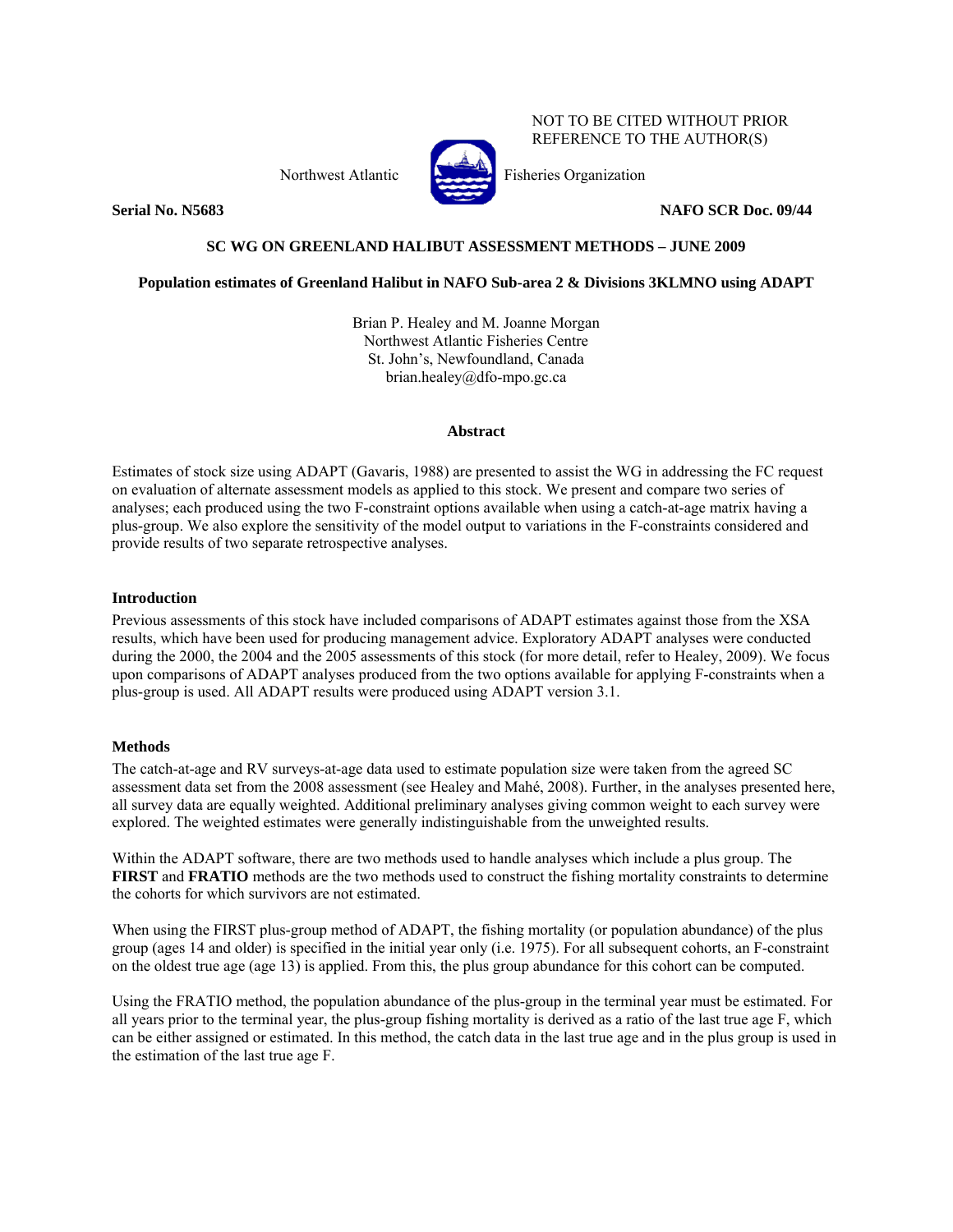Unless otherwise specified, analyses using the FIRST option employed the following F-constraints:<br> $F_{13,v} = F_{12,v}$ , for y in 1975-2007, and

for  $y$  in 1975-2007, and  $F_{14+$ , 1975<sup>=</sup> $F_{13,1975}$  (i.e.  $F_{14+$ , 1975<sup>=</sup> $F_{12,1975}$ ).

Similarly, unless otherwise specified, the FRATIO analyses have the following structure imposed:  $F_{14+,\nu}$ = $F_{13,\nu}$  for y in 1975-2007.

In all analyses, natural mortality was assumed to be 0.2 throughout.

#### **Results and Discussion**

Estimated survivors from the ADAPT analyses using both the FIRST and FRATIO plus-group methods (Table 1) indicate similarities in both magnitude and with respect to the associated standard errors and biases. (Note that survivors in the plus-group are only estimated in the FRATIO analysis). Comparisons of the estimated 5+ biomass, average fishing mortality, and recruitment (Fig. 1) reveal common trends, although there are differences in the earliest portion of the time-series. An examination of the percentage of the total biomass (i.e. 5+ biomass) associated with the plus-group indicates some difference in the structure of the estimated population, with a much larger plusgroup biomass in the FIRST-method estimates.

The overall mean squared residual for the FIRST and FRATIO runs are 0.459 and 0.460, respectively. Residual graphics for the FIRST and FRATIO runs (Fig. 2) reveal, in general, slight differences though the mean squared error for age 13 in the Canadian fall survey and age 12 in the EU summer survey are increased in the FRATIO analysis. In addition, there are cohort patterns evident in bubble plots of residuals by survey in each analysis (not shown).

Estimates of catchability for each survey from the FRATIO and FIRST analyses, as well as the relative differences of these estimates are given in Figure 3. It is evident that the FRATIO method estimates higher catchability coefficients for older ages, which in turn results in lower estimates of biomass, most particularly the biomass at the older ages and in the plus group. This is consistent with the differences previously noted when discussing the percentage of total biomass in the plus-group from the FIRST and FRATIO results.

Trends in the estimated commercial selection patterns over 2003-2007 using the FIRST and FRATIO methods show insignificant differences over ages 1-9 (Fig. 4). However, for age 10 through to the plus-group, there are significant departures in selection, again reflective of the differing estimates of abundance at older ages and within the plus group. Both results suggest large decreases in selection after beyond age 9; however, fish older than this comprise only 5% of total numbers removed over 2003-2007 (prior to 2003 it varies from 5-20%, averaging 10%).

Three year retrospective analyses under both plus-group options (Figs. 5 and 6 for FIRST and FRATIO respectively) indicate large revisions to the estimates of exploitable biomass, average fishing mortality, and age 1 recruitment. The patterns of these revisions are consistent between the FIRST vs. FRATIO methods. An examination of the structure of the one-year retrospective was conducted by computing the percent relative difference in the estimates of population abundance at each year and age from the terminal year assessment compared to the first retrospective year assessment (i.e. ADAPT analysis excluding the final year of catch and survey data). Given differences noted previously regarding both the catchability coefficients for the older ages and the plus-group biomass, the nature of the one year retrospective differences in FIRST and FRATIO analyses (Tables 3 and 4) are not surprising. The retrospective revisions are practically identical for most age groups, but are quite different at the oldest ages, at which catchability estimates substantially differ between the two analyses.

For the FIRST plus-group method, the sensitivity of the estimates to the relationship between the commercial selectivity at the oldest ages was explored. Considering that the F-constraints applied are:

 $F_{13,y} = \alpha F_{12,y}$ , for y in 1976-2007, with  $F_{14+$ , 1975= $\alpha F_{13,1975}$  and  $F_{14+}$ , 1975= $\alpha F_{12,1975}$ ,

we repeated the analysis for  $\alpha$  values of 0.5, 0.75, and 1.5 to compare to the  $\alpha$ =1 analysis presented in Figure 1.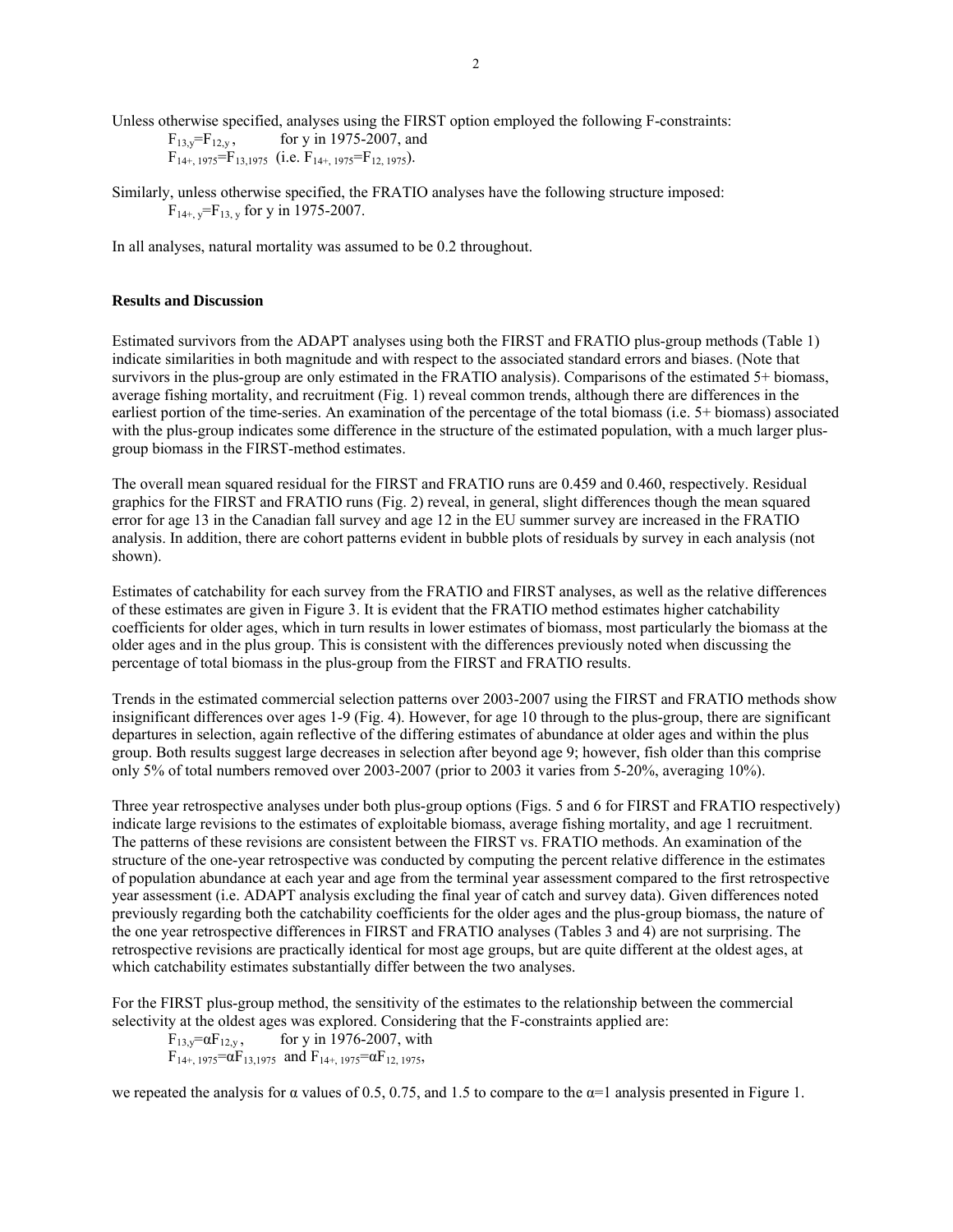The results (Fig. 7) are highly volatile, with large increases in biomass at the beginning of the time-series for both  $\alpha$ =0.75, and  $\alpha$ =0.5 (not plotted). Lower estimates of exploitable biomass were obtained when assuming  $\alpha$ =1.5. For the α=0.5 case, the 1975 estimate of exploitable biomass is approximately 22 *billion* tons, though the MSE (0.84) is considerably larger than that for any of the  $\alpha$ =0.75, 1 or 1.5 cases (0.47, 0.46, 0.46, respectively).

A similar exercise was conducted for the FRATIO analyses. Recall that in this method the ratio between the plusgroup fishing mortality and oldest true age can be either fixed or estimated. The F-constraints applied in this analysis are thus:

 $F_{14+,y} = \alpha F_{13,y}$ , for y in 1975-2007.

The results of these analyses (Fig. 8) suggest that the estimates are robust to varied choices for the ratio of fishing mortality in the  $14 +$  group and at age 13. There are however, some small differences in the plus-group contribution to the total biomass. The magnitude of these variations (approximately 1-6%) pale in contrast to those from the FIRST analysis (ranging from 2-70%). Although there was a trend for decreasing overall MSE for models assuming increasing commercial selectivity at the oldest ages there was really very little difference between model errors with the MSE being 0.466, 0.462, 0.460, 0.459 for  $\alpha=0.5$ , 0.75, 1.0 and 1.5 respectively.

As described in the Methods section, all analyses considered assign equal weighting to all survey data. Arriving at the appropriate weightings and making comparisons between various weighted fits are not trivial undertakings. Further, weighted analyses may be sensitive to influential series (S. Gavaris, DFO, pers. comm.).

As noted by Healey (2009) for XSA assessments of this stock, the high degree consistency amongst many of these results is aided by the backwards-convergence property of ADAPT. Hence, it can generally be concluded that the ADAPT results are robust over most of the options explored, conditioned on the catch history being exact. For this stock, catch has been at times estimated with varying degrees of precision. Hence, any modeling of population dynamics including catches may result in a biased solution.

### **Conclusion**

Estimates of the population dynamics of Greenland Halibut in Sub-Area 2 and Divisions 3KLMNO using ADAPT based upon the two plus group options are highly consistent, with trends in biomass and F being very similar. There are minor differences in the absolute quantities estimated from the FIRST and FRATIO analyses, with (in general) common residual patterns. Larger differences are evident when focusing upon the dynamics of the older ages and the plus-group. These differences are explained due to relatively higher survey catchability parameters being estimated in the FRATIO analysis. Both analyses indicate similar retrospective patterns, with large revisions to exploitable biomass, average fishing mortality, and recruitment. The sensitivity of the FIRST and FRATIO methods to the fixed multipliers used to construct the F-constraints was explored. Results of the FIRST analysis were highly dependent upon the constant chosen. This instability was not present in the companion FRATIO analyses. Trends in all model formulations explored, except for  $\alpha=0.5$  and 0.75 in the FIRST method were similar to those in the accepted XSA model for most of the time series. The main difference is that the ADAPT runs are slightly more optimistic in the recent period showing stability in 5+ biomass the last few years while the XSA (which includes Fshrinkage) shows a decline. This is in contrast to a comparison of ADAPT and XSA during the June 2004 SC meeting (Darby et al., 2004). At that time, ADAPT estimates of 5+ biomass were more pessimistic compared than those of XSA, as the XSA shrinkage estimated a lower terminal F.

#### **References**

Darby, C., B. Healey, J.-C. Mahé, and W.R. Bowering. 2004. Greenland Halibut (*Reinhardtius hippoglossoides*) in Subarea 2 and Divisions 3KLMNO: An Assessment of Stock Status based on upon Extended Survivors Analysis, ADAPT, and ASPIC analyses, with stochastic projections of potential stock dynamics. NAFO SCR Doc. 04/55, Ser. No. Nxxxx.

Gavaris, S. MS. 1988.

Healey, B.P. 2009. A chronology of analytical assessments for Greenland Halibut in NAFO sub-area 2 & Divisions 3KLMNO. SC ad-hoc Working Group on Assessment Methods for 2J3KLMNO Greenland Halibut. WP 09/**xx**.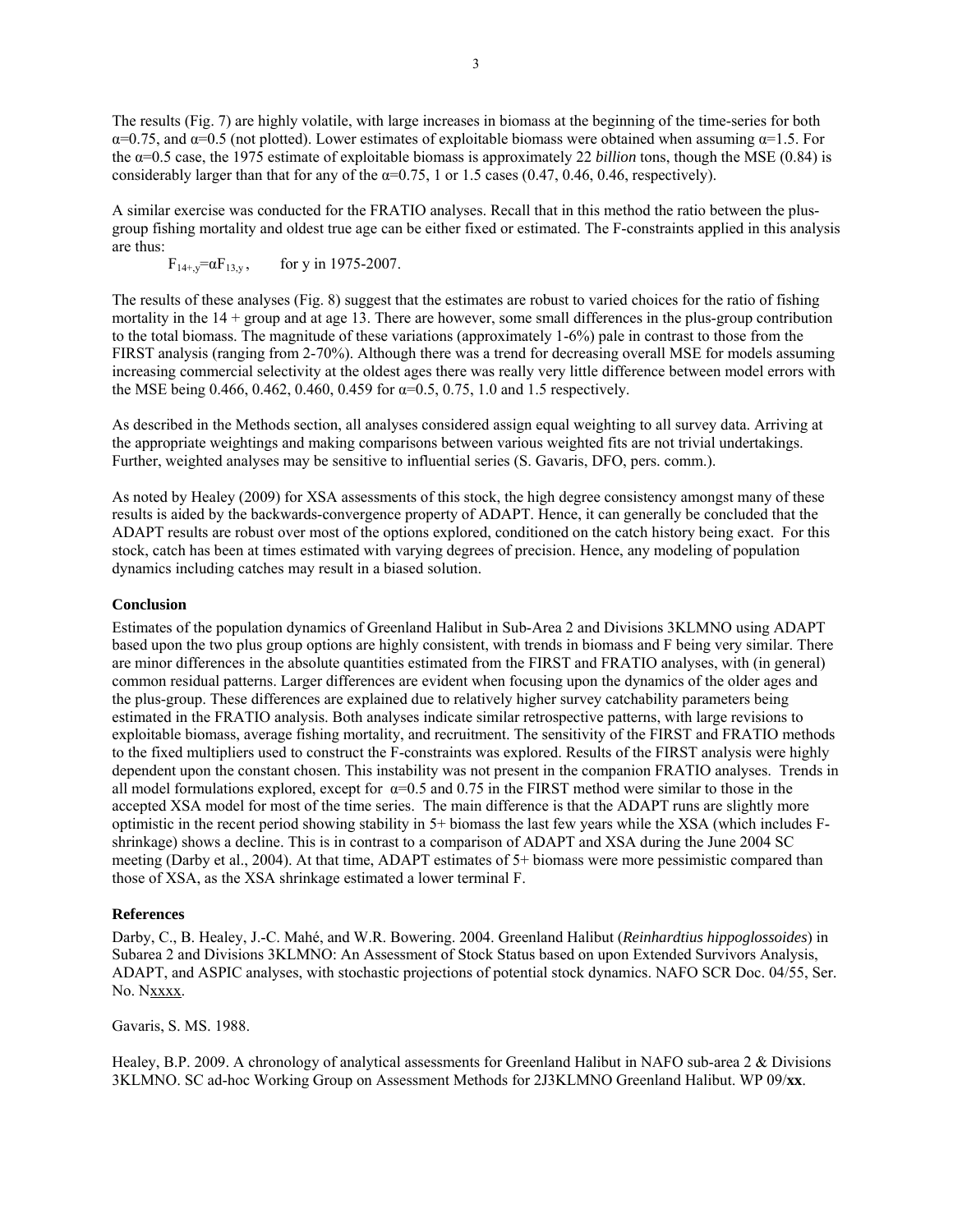| <b>Parameter</b> | <b>Estimate</b> | Standard<br>Error | Relative<br>Error | <b>Bias</b> | <b>Relative</b><br><b>Bias</b> |
|------------------|-----------------|-------------------|-------------------|-------------|--------------------------------|
| N[2008 2]        | 60822.17        | 25098.02          | 41%               | 5443.404    | 9%                             |
| N[2008 3]        | 24707.21        | 7917.533          | 32%               | 1371.274    | 6%                             |
| N[2008 4]        | 25942.17        | 6607.223          | 25%               | 946.5475    | 4%                             |
| NJ2008 51        | 26002.44        | 5677.829          | 22%               | 720.7112    | 3%                             |
| N[2008 6]        | 39223.13        | 7687.713          | 20%               | 893.996     | 2%                             |
| N[20087]         | 35510.13        | 6944.882          | 20%               | 756.2324    | 2%                             |
| N[20088]         | 17561.5         | 4800.288          | 27%               | 534.0554    | 3%                             |
| N[2008 9]        | 8459.506        | 2800.571          | 33%               | 357.7806    | 4%                             |
| N[2008 10]       | 2309.739        | 966.2477          | 42%               | 163.7439    | 7%                             |
| N[2008 11]       | 1277.961        | 489.6897          | 38%               | 76.67429    | 6%                             |
| N[2008 12]       | 857.1193        | 297.6287          | 35%               | 44.13724    | 5%                             |
| N[2008 13]       | 694.7147        | 166.4011          | 24%               | 16.76488    | 2%                             |
| q Cdn_Spr_1      | 7E-06           | 1.51E-06          | 22%               | 1.31E-07    | 2%                             |
| q Cdn_Spr_2      | 1.16E-05        | 2.46E-06          | 21%               | 2.11E-07    | 2%                             |
| q Cdn_Spr_3      | 2E-05           | 4.17E-06          | 21%               | 3.59E-07    | 2%                             |
| q Cdn_Spr_4      | 2.27E-05        | 4.7E-06           | 21%               | 4.06E-07    | 2%                             |
| q Cdn_Spr_5      | 2.9E-05         | 5.98E-06          | 21%               | 5.22E-07    | 2%                             |
| q Cdn_Spr_6      | 1.75E-05        | 3.6E-06           | 21%               | 3.18E-07    | 2%                             |
| q Cdn_Spr_7      | 9.07E-06        | 1.87E-06          | 21%               | 1.66E-07    | 2%                             |
| q Cdn_Spr_8      | 2.81E-06        | 5.84E-07          | 21%               | 5.22E-08    | 2%                             |
| q Cdn Fall 1     | 0.000419        | 8.71E-05          | 21%               | 7.19E-06    | 2%                             |
| q Cdn_Fall_2     | 0.000377        | 7.68E-05          | 20%               | 6.27E-06    | 2%                             |
| q Cdn_Fall_3     | 0.000265        | 5.33E-05          | 20%               | 4.34E-06    | 2%                             |
| g Cdn Fall 4     | 0.000273        | 5.44E-05          | 20%               | 4.45E-06    | 2%                             |
| q Cdn_Fall_5     | 0.000229        | 4.53E-05          | 20%               | 3.73E-06    | 2%                             |
| g Cdn Fall 6     | 0.000175        | 3.46E-05          | 20%               | 2.85E-06    | 2%                             |
| q Cdn_Fall_7     | 0.000183        | 3.64E-05          | 20%               | 3.01E-06    | 2%                             |
| q Cdn_Fall_8     | 0.000117        | 2.38E-05          | 20%               | 2.04E-06    | 2%                             |
| q Cdn_Fall_9     | 5.09E-05        | 1.06E-05          | 21%               | 9.98E-07    | 2%                             |
| q Cdn_Fall_10    | 2.7E-05         | 5.66E-06          | 21%               | 5.62E-07    | 2%                             |
| q Cdn_Fall_11    | 2.23E-05        | 4.75E-06          | 21%               | 4.78E-07    | 2%                             |
| q Cdn_Fall_12    | 1.93E-05        | 4.35E-06          | 23%               | 4.65E-07    | 2%                             |
| q Cdn_Fall_13    | 3.45E-05        | 7.98E-06          | 23%               | 8.63E-07    | 2%                             |
| q EU Summ 1      | 2.66E-05        | 5.29E-06          | 20%               | 4.15E-07    | 2%                             |
| q EU_Summ_2      | 1.61E-05        | 3.14E-06          | 20%               | 2.44E-07    | 2%                             |
| q EU_Summ_3      | 2.98E-05        | 5.75E-06          | 19%               | 4.46E-07    | 1%                             |
| q EU_Summ_4      | 4.09E-05        | 7.83E-06          | 19%               | 6.12E-07    | 1%                             |
| q EU_Summ_5      | 0.000116        | 2.2E-05           | 19%               | 1.74E-06    | 2%                             |
| q EU_Summ_6      | 0.000238        | 4.52E-05          | 19%               | 3.58E-06    | 2%                             |
| q EU_Summ_7      | 0.000288        | 5.48E-05          | 19%               | 4.33E-06    | 2%                             |
| q EU_Summ_8      | 0.000239        | 4.61E-05          | 19%               | 3.66E-06    | 2%                             |
| q EU_Summ_<br>9  | 0.000117        | 2.29E-05          | 20%               | 1.96E-06    | 2%                             |

q EU\_Summ\_10 8.17E-05 1.62E-05 20% 1.47E-06 2% q EU\_Summ\_11 3.73E-05 7.51E-06 20% 7.02E-07 2% q EU\_Summ\_12 3.19E-05 7.12E-06 22% 7.51E-07 2%

Table 1. Parameter Estimates for ADAPT analysis using "FIRST" plus-group method.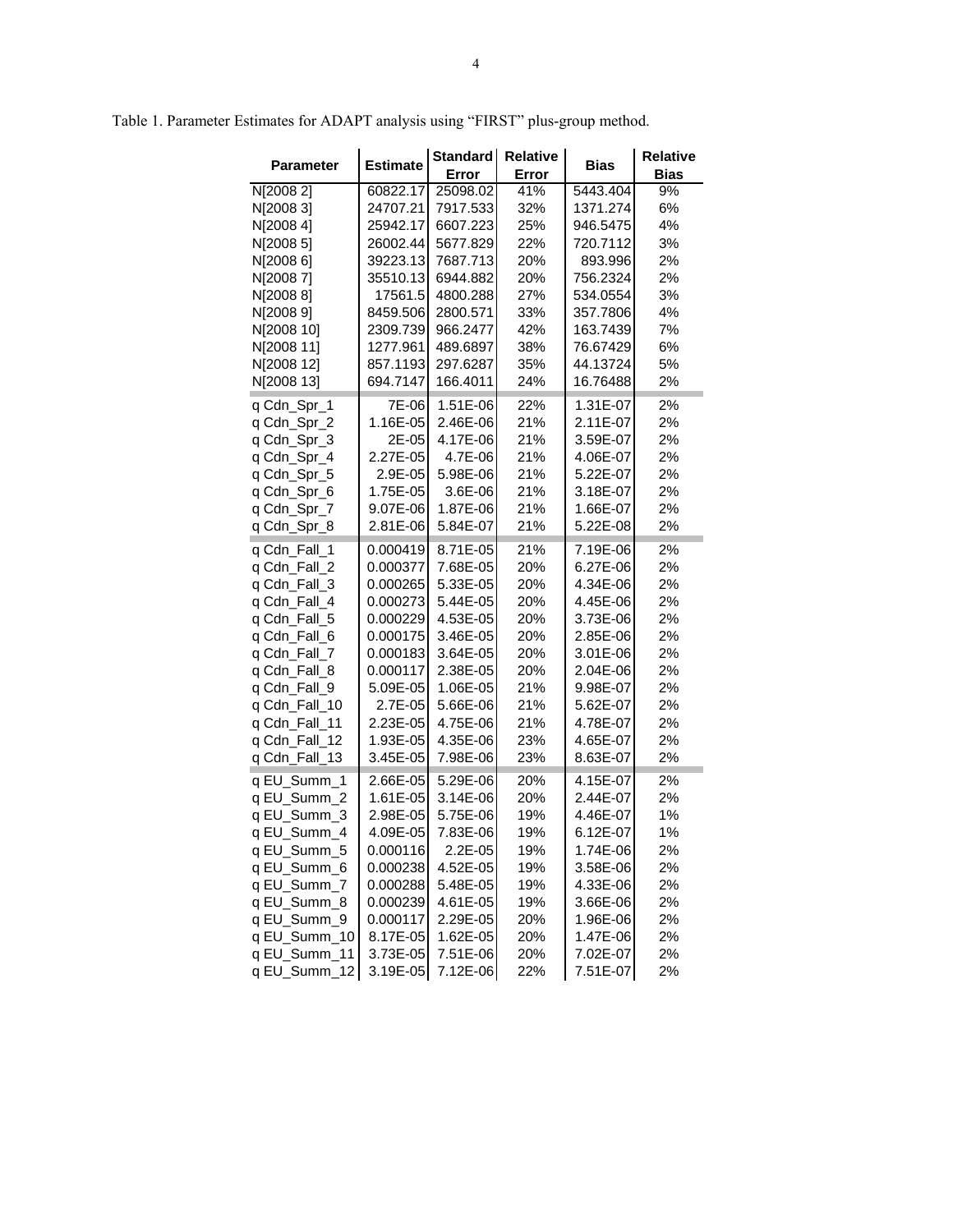| <b>Parameter</b> | <b>Estimate</b> | Standard<br>Error | <b>Relative</b><br>Error | Bias     | <b>Relative</b><br><b>Bias</b> |  |  |
|------------------|-----------------|-------------------|--------------------------|----------|--------------------------------|--|--|
| N[2008 2]        | 60211.16        | 24869.46          | 41%                      | 5400.924 | 9%                             |  |  |
| N[2008 3]        | 24459.3         | 7844.769          | 32%                      | 1360.627 | 6%                             |  |  |
| N[20084]         | 25672.75        | 6543.195          | 25%                      | 938.6248 | 4%                             |  |  |
| N[2008 5]        | 25726.06        | 5620.792          | 22%                      | 714.326  | 3%                             |  |  |
| N[2008 6]        | 38788.66        | 7606.976          | 20%                      | 885.3957 | 2%                             |  |  |
| N[20087]         | 35056.58        | 6866.896          | 20%                      | 748.1526 | 2%                             |  |  |
| N[20088]         | 17166.72        | 4728.471          | 28%                      | 527.8808 | 3%                             |  |  |
| N[2008 9]        | 8083.728        | 2715.206          | 34%                      | 352.3421 | 4%                             |  |  |
| N[2008 10]       | 2120.41         | 903.8715          | 43%                      | 157.2713 | 7%                             |  |  |
| N[2008 11]       | 1127.892        | 442.822           | 39%                      | 71.12434 | 6%                             |  |  |
| N[2008 12]       | 715.6945        | 255.2852          | 36%                      | 38.56585 | 5%                             |  |  |
| N[2008 13]       | 654.3337        | 203.1699          | 31%                      | 27.51824 | 4%                             |  |  |
| N[2008 14+]      | 479.915         | 151.0263          | 31%                      | 17.31856 | 4%                             |  |  |
| q Cdn_Spr_1      | 7.08E-06        | 1.52E-06          | 22%                      | 1.32E-07 | 2%                             |  |  |
| q Cdn_Spr_2      | 1.17E-05        | 2.48E-06          | 21%                      | 2.13E-07 | 2%                             |  |  |
| q Cdn_Spr_3      | 2.02E-05        | 4.22E-06          | 21%                      | 3.63E-07 | 2%                             |  |  |
| q Cdn_Spr_4      | 2.29E-05        | 4.76E-06          | 21%                      | 4.12E-07 | 2%                             |  |  |
| q Cdn_Spr_5      | 2.94E-05        | 6.06E-06          | 21%                      | 5.30E-07 | 2%                             |  |  |
| q Cdn_Spr_6      | 1.77E-05        | 3.65E-06          | 21%                      | 3.23E-07 | 2%                             |  |  |
| q Cdn_Spr_7      | 9.26E-06        | 1.91E-06          | 21%                      | 1.70E-07 | 2%                             |  |  |
| q Cdn_Spr_8      | 2.95E-06        | 6.11E-07          | 21%                      | 5.42E-08 | 2%                             |  |  |
| q Cdn_Fall_1     | 0.000423        | 8.8E-05           | 21%                      | 7.25E-06 | 2%                             |  |  |
| q Cdn_Fall_2     | 0.000381        | 7.76E-05          | 20%                      | 6.32E-06 | 2%                             |  |  |
| q Cdn_Fall_3     | 0.000268        | 5.39E-05          | 20%                      | 4.38E-06 | 2%                             |  |  |
| q Cdn_Fall_4     | 0.000276        | 5.51E-05          | 20%                      | 4.51E-06 | 2%                             |  |  |
| q Cdn_Fall_5     | 0.000231        | 4.59E-05          | 20%                      | 3.79E-06 | 2%                             |  |  |
| q Cdn_Fall_6     | 0.000178        | 3.52E-05          | 20%                      | 2.9E-06  | 2%                             |  |  |
| q Cdn_Fall_7     | 0.000188        | 3.75E-05          | 20%                      | 3.08E-06 | 2%                             |  |  |
| q Cdn_Fall_8     | 0.000125        | 2.52E-05          | 20%                      | 2.1E-06  | 2%                             |  |  |
| q Cdn_Fall_9     | 5.7E-05         | 1.17E-05          | 20%                      | 1.07E-06 | 2%                             |  |  |
| q Cdn_Fall_10    | 3.2E-05         | 6.59E-06          | 21%                      | 6.39E-07 | 2%                             |  |  |
| q Cdn_Fall_11    | 2.87E-05        | 5.96E-06          | 21%                      | 5.93E-07 | 2%                             |  |  |
| q Cdn_Fall_12    | 2.85E-05        | 6.27E-06          | 22%                      | 6.76E-07 | 2%                             |  |  |
| q Cdn_Fall_13    | 6.13E-05        | 1.41E-05          | 23%                      | 1.58E-06 | 3%                             |  |  |
| q EU_Summ_1      | 2.68E-05        | 5.34E-06          | 20%                      | 4.19E-07 | 2%                             |  |  |
| q EU_Summ_2      | 1.63E-05        | 3.18E-06          | 20%                      | 2.47E-07 | 2%                             |  |  |
| q EU_Summ_3      | 3.01E-05        | 5.82E-06          | 19%                      | 4.52E-07 | 1%                             |  |  |
| q EU_Summ_4      | 4.14E-05        | 7.93E-06          | 19%                      | 6.21E-07 | 1%                             |  |  |
| q EU_Summ_5      | 0.000117        | 2.23E-05          | 19%                      | 1.76E-06 | 2%                             |  |  |
| q EU_Summ_6      | 0.000242        | 4.59E-05          | 19%                      | 3.64E-06 | 2%                             |  |  |
| q EU_Summ_7      | 0.000296        | 5.63E-05          | 19%                      | 4.45E-06 | 2%                             |  |  |
| q EU_Summ_8      | 0.000254        | 4.88E-05          | 19%                      | 3.8E-06  | 1%                             |  |  |
| q EU_Summ_9      | 0.00013         | 2.52E-05          | 19%                      | 2.09E-06 | 2%                             |  |  |
| q EU_Summ_10     | 9.5E-05         | 1.86E-05          | 20%                      | 1.65E-06 | 2%                             |  |  |
| q EU_Summ_11     | 4.68E-05        | 9.21E-06          | 20%                      | 8.51E-07 | 2%                             |  |  |
| q EU_Summ_12     | 4.67E-05        | 1.02E-05          | 22%                      | 1.07E-06 | 2%                             |  |  |

Table 2. Parameter Estimates for ADAPT analysis using "FRATIO" plus-group method.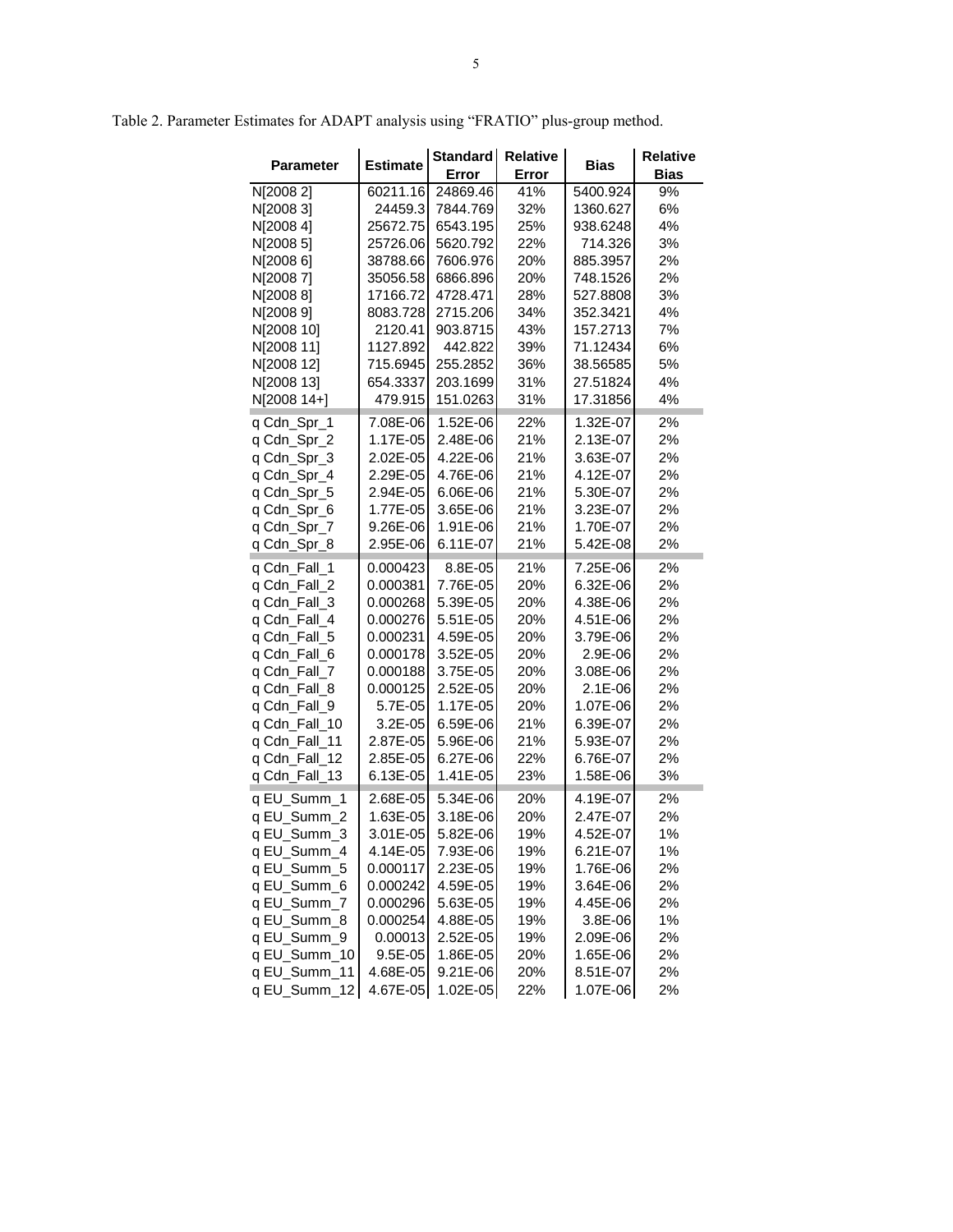Table 3. Retrospective comparison (one year) of numbers at age as estimated from ADAPT using the FIRST plus-group method. Table entries provide the ratio of the estimated numbers from the current assessment to those estimated in the previous assessment (model formulation unchanged). Shaded entries highlight changes in excess of  $+/- 10\%$ .

| N[a,y]       |        |              |       |            |       |       |                |       |     |       |       |       |       |       |
|--------------|--------|--------------|-------|------------|-------|-------|----------------|-------|-----|-------|-------|-------|-------|-------|
| Ratio Matrix | 1      | $\mathbf{2}$ | 3     | 4          | 5     | 6     | $\overline{7}$ | 8     | 9   | 10    | 11    | 12    | 13    | 14    |
| 1975         | 0%     | $0\%$        | $0\%$ | $0\%$      | $0\%$ | $0\%$ | $0\%$          | $0\%$ | 0%  | $0\%$ | $0\%$ | $0\%$ | $0\%$ | $0\%$ |
| 1976         | 0%     | 0%           | 0%    | 0%         | 0%    | 0%    | 0%             | 0%    | 0%  | 0%    | 0%    | 0%    | 0%    | 0%    |
| 1977         | 0%     | 0%           | 0%    | 0%         | 0%    | 0%    | 0%             | 0%    | 0%  | 0%    | 0%    | 0%    | 0%    | 0%    |
| 1978         | 0%     | 0%           | 0%    | 0%         | 0%    | 0%    | 0%             | 0%    | 0%  | 0%    | 0%    | 0%    | 0%    | 0%    |
| 1979         | 0%     | 0%           | 0%    | 0%         | 0%    | 0%    | 0%             | 0%    | 0%  | 0%    | 0%    | 0%    | 0%    | 0%    |
| 1980         | 0%     | 0%           | 0%    | 0%         | 0%    | 0%    | 0%             | 0%    | 0%  | 0%    | 0%    | 0%    | 0%    | 0%    |
| 1981         | 0%     | 0%           | 0%    | 0%         | 0%    | 0%    | 0%             | 0%    | 0%  | 0%    | 0%    | 0%    | 0%    | 0%    |
| 1982         | 0%     | 0%           | 0%    | 0%         | 0%    | 0%    | 0%             | 0%    | 0%  | 0%    | 0%    | 0%    | 0%    | 0%    |
| 1983         | 0%     | 0%           | 0%    | 0%         | 0%    | 0%    | 0%             | 0%    | 0%  | 0%    | 0%    | 0%    | 0%    | 0%    |
| 1984         | 0%     | 0%           | 0%    | 0%         | 0%    | 0%    | 0%             | 0%    | 0%  | 0%    | 0%    | 0%    | 0%    | 0%    |
| 1985         | 0%     | 0%           | 0%    | 0%         | 0%    | 0%    | 0%             | 0%    | 0%  | 0%    | 0%    | 0%    | 0%    | 0%    |
| 1986         | 0%     | 0%           | 0%    | 0%         | 0%    | 0%    | 0%             | 0%    | 0%  | 0%    | 0%    | 0%    | 0%    | 0%    |
| 1987         | 0%     | 0%           | 0%    | 0%         | 0%    | 0%    | 0%             | 0%    | 0%  | 0%    | 0%    | 0%    | 0%    | $0\%$ |
| 1988         | 0%     | 0%           | 0%    | 0%         | 0%    | 0%    | 0%             | 0%    | 0%  | 0%    | 0%    | 0%    | 0%    | 0%    |
| 1989         | 0%     | 0%           | 0%    | $0\%$      | 0%    | 0%    | $0\%$          | 0%    | 0%  | 0%    | 0%    | 0%    | 0%    | 0%    |
| 1990         | 0%     | 0%           | 0%    | 0%         | 0%    | 0%    | 0%             | 0%    | 0%  | 0%    | 0%    | 0%    | 0%    | 0%    |
| 1991         | 0%     | 0%           | 0%    | 0%         | 0%    | 0%    | 0%             | 0%    | 0%  | 0%    | 0%    | 0%    | 0%    | 0%    |
| 1992         | 0%     | 0%           | 0%    | 0%         | 0%    | 0%    | 0%             | 0%    | 0%  | 0%    | 0%    | 0%    | 0%    | 0%    |
| 1993         | 0%     | 0%           | 0%    | 0%         | 0%    | 0%    | 0%             | 0%    | 0%  | 0%    | 0%    | 0%    | 0%    | $0\%$ |
| 1994         | 0%     | 0%           | 0%    | 0%         | 0%    | 0%    | 0%             | 0%    | 0%  | 0%    | 0%    | 0%    | 0%    | 0%    |
| 1995         | 0%     | 0%           | 0%    | $0\%$      | 0%    | 0%    | $0\%$          | 0%    | 0%  | 0%    | 0%    | 0%    | 0%    | 0%    |
| 1996         | 0%     | 0%           | 0%    | 0%         | 0%    | 0%    | 0%             | 0%    | 0%  | 0%    | 0%    | 0%    | 0%    | 0%    |
| 1997         | 3%     | 0%           | 0%    | $0\%$      | 0%    | 0%    | 0%             | 0%    | 0%  | 0%    | 0%    | 0%    | 0%    | 0%    |
| 1998         | 4%     | 3%           | 0%    | 0%         | 0%    | 0%    | 0%             | 0%    | 0%  | 0%    | 0%    | 0%    | 0%    | 0%    |
| 1999         | 8%     | 4%           | 3%    | 0%         | 0%    | 0%    | 0%             | 0%    | 0%  | 0%    | 0%    | 0%    | 0%    | $0\%$ |
| 2000         | 24%    | 8%           | 4%    | 3%         | 0%    | 0%    | $0\%$          | 1%    | 1%  | 1%    | 1%    | 1%    | 1%    | $0\%$ |
| 2001         | 28%    | 24%          | 8%    | 4%         | 3%    | 0%    | $0\%$          | $1\%$ | 1%  | 1%    | 1%    | 1%    | 1%    | 0%    |
| 2002         | 17%    | 28%          | 24%   | 8%         | 4%    | 3%    | 0%             | 1%    | 1%  | 1%    | 1%    | 1%    | 1%    | $1\%$ |
| 2003         | 6%     | 17%          | 28%   | 24%        | 8%    | 5%    | 4%             | 0%    | 2%  | 2%    | 2%    | 2%    | 2%    | 1%    |
| 2004         | $-1%$  | 6%           | 17%   | 28%        | 25%   | 9%    | 7%             | 10%   | 1%  | 3%    | 3%    | 3%    | 3%    | 1%    |
| 2005         | 25%    | $-1%$        | 6%    | <b>17%</b> | 29%   | 27%   | 12%            | 15%   | 21% | 1%    | 4%    | 4%    | 4%    | 2%    |
| 2006         | $-14%$ | 25%          | $-1%$ | 6%         | 17%   | 30%   | 33%            | 25%   | 35% | 40%   | 2%    | 5%    | $5\%$ | 3%    |
| 2007         |        | $-14%$       | 25%   | $-1%$      | 6%    | 18%   | 37%            | 72%   | 69% | 62%   | 58%   | 2%    | 6%    | 4%    |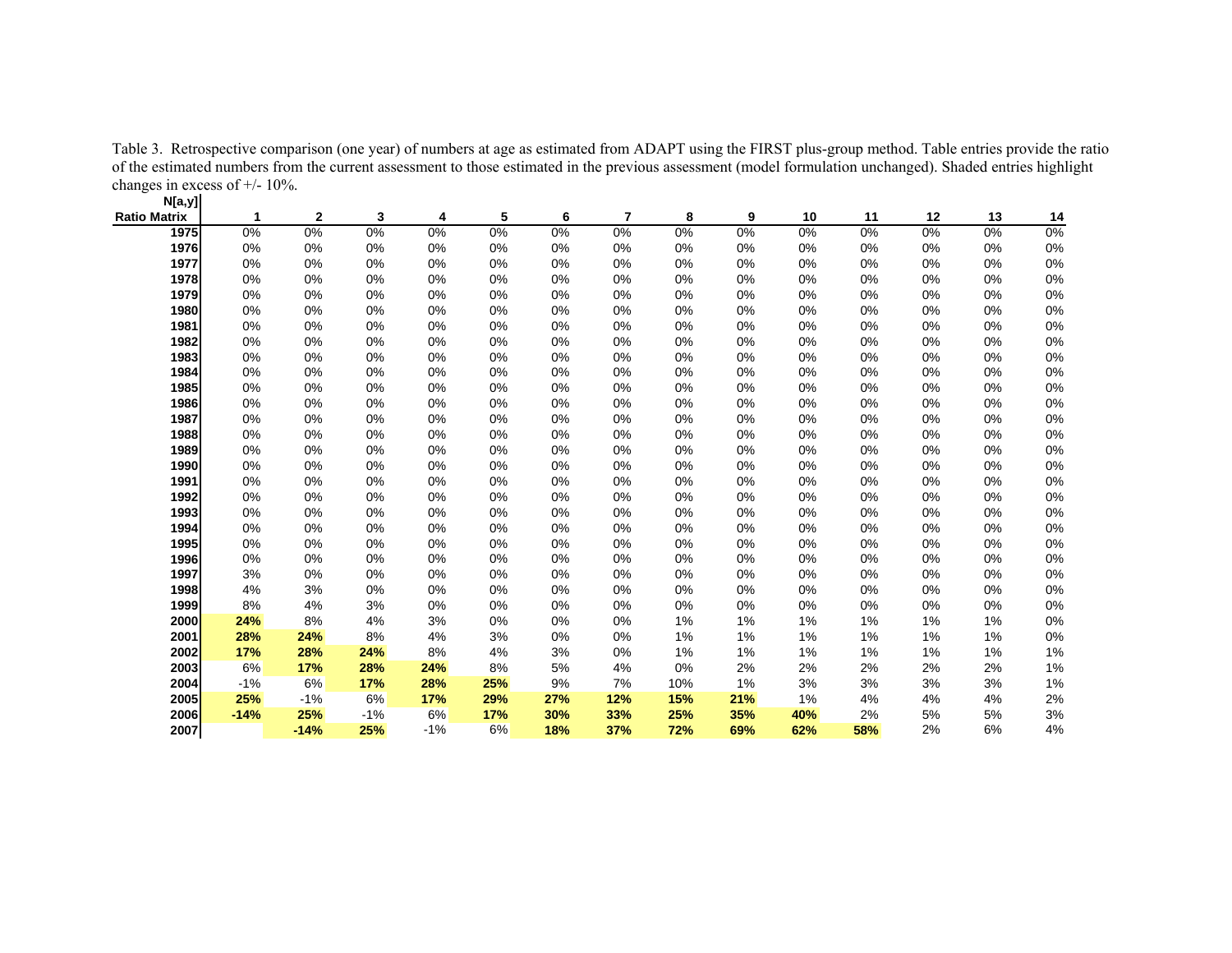Table 4. Retrospective comparison (one year) of numbers at age as estimated from ADAPT using the FRATIO plus-group method. Table entries provide the ratio of the estimated numbers from the current assessment to those estimated in the previous assessment (model formulation unchanged). Shaded entries highlight changes in excess of +/- 10%.

| N[a,y]       |        |              |       |       |       |       |       |       |       |       |        |        |        |       |
|--------------|--------|--------------|-------|-------|-------|-------|-------|-------|-------|-------|--------|--------|--------|-------|
| Ratio Matrix | 1      | $\mathbf{2}$ | 3     | 4     | 5     | 6     | 7     | 8     | 9     | 10    | 11     | 12     | 13     | 14    |
| 1975         | 0%     | 0%           | $0\%$ | 0%    | $0\%$ | $0\%$ | 0%    | 0%    | 0%    | 0%    | 0%     | $0\%$  | $0\%$  | 0%    |
| 1976         | $0\%$  | 0%           | 0%    | 0%    | 0%    | 0%    | 0%    | $0\%$ | 0%    | $0\%$ | 0%     | 0%     | 0%     | 0%    |
| 1977         | 0%     | 0%           | 0%    | 0%    | 0%    | 0%    | 0%    | 0%    | 0%    | 0%    | 0%     | 0%     | 0%     | 0%    |
| 1978         | 0%     | 0%           | $0\%$ | 0%    | 0%    | 0%    | 0%    | $0\%$ | 0%    | $0\%$ | 0%     | $0\%$  | 0%     | 0%    |
| 1979         | 0%     | 0%           | 0%    | 0%    | 0%    | 0%    | 0%    | 0%    | 0%    | 0%    | 0%     | 0%     | 0%     | 0%    |
| 1980         | 0%     | 0%           | 0%    | 0%    | 0%    | 0%    | 0%    | 0%    | 0%    | 0%    | 0%     | $0\%$  | 0%     | $0\%$ |
| 1981         | 0%     | 0%           | 0%    | 0%    | 0%    | 0%    | 0%    | $0\%$ | 0%    | $0\%$ | 0%     | 0%     | 0%     | 0%    |
| 1982         | 0%     | 0%           | 0%    | 0%    | 0%    | 0%    | 0%    | 0%    | 0%    | 0%    | 0%     | 0%     | 0%     | 0%    |
| 1983         | 0%     | 0%           | 0%    | 0%    | 0%    | 0%    | 0%    | $0\%$ | 0%    | $0\%$ | 0%     | 0%     | 0%     | $0\%$ |
| 1984         | 0%     | 0%           | 0%    | 0%    | 0%    | 0%    | 0%    | 0%    | 0%    | 0%    | 0%     | 0%     | 0%     | 0%    |
| 1985         | $0\%$  | 0%           | 0%    | 0%    | 0%    | $0\%$ | 0%    | $0\%$ | 0%    | $0\%$ | 0%     | 0%     | 0%     | 0%    |
| 1986         | 0%     | 0%           | 0%    | 0%    | 0%    | 0%    | 0%    | 0%    | 0%    | 0%    | 0%     | 0%     | 0%     | 0%    |
| 1987         | 0%     | 0%           | 0%    | 0%    | 0%    | 0%    | 0%    | 0%    | 0%    | 0%    | 0%     | 0%     | 0%     | 0%    |
| 1988         | 0%     | 0%           | 0%    | 0%    | 0%    | 0%    | 0%    | 0%    | 0%    | $0\%$ | 0%     | 0%     | 0%     | 0%    |
| 1989         | 0%     | 0%           | 0%    | 0%    | 0%    | 0%    | 0%    | 0%    | 0%    | 0%    | 0%     | 0%     | 0%     | 0%    |
| 1990         | 0%     | 0%           | 0%    | 0%    | 0%    | 0%    | 0%    | 0%    | 0%    | 0%    | 0%     | 0%     | 0%     | 0%    |
| 1991         | 0%     | 0%           | 0%    | 0%    | 0%    | 0%    | 0%    | 0%    | 0%    | $0\%$ | 0%     | 0%     | 0%     | 0%    |
| 1992         | 0%     | 0%           | 0%    | 0%    | 0%    | 0%    | 0%    | 0%    | 0%    | 0%    | 0%     | 0%     | 0%     | 0%    |
| 1993         | $1\%$  | 0%           | $0\%$ | 0%    | 0%    | 0%    | 0%    | $0\%$ | 0%    | $0\%$ | 0%     | $0\%$  | 0%     | 0%    |
| 1994         | 0%     | 1%           | 0%    | 0%    | 0%    | 0%    | 0%    | 0%    | 0%    | 0%    | 0%     | 0%     | 0%     | 0%    |
| 1995         | $-1%$  | 0%           | 1%    | 0%    | 0%    | 0%    | 0%    | 0%    | 0%    | 0%    | 0%     | 0%     | 0%     | 0%    |
| 1996         | 1%     | $-1%$        | $0\%$ | 1%    | 0%    | 0%    | 0%    | $0\%$ | 0%    | $0\%$ | 0%     | 0%     | 0%     | $0\%$ |
| 1997         | 2%     | 1%           | $-1%$ | 0%    | 1%    | 0%    | 0%    | 0%    | 0%    | 0%    | 0%     | 0%     | 0%     | 0%    |
| 1998         | 4%     | 2%           | 1%    | $-1%$ | 0%    | 1%    | 0%    | $0\%$ | 0%    | $0\%$ | 0%     | 0%     | 0%     | $0\%$ |
| 1999         | 7%     | 4%           | 2%    | 1%    | $-1%$ | 0%    | 1%    | $1\%$ | 1%    | 1%    | 1%     | 0%     | 0%     | 0%    |
| 2000         | 24%    | 7%           | 4%    | 2%    | 1%    | $-1%$ | 0%    | $1\%$ | 1%    | 1%    | 1%     | 1%     | 1%     | 1%    |
| 2001         | 28%    | 24%          | 7%    | 4%    | 2%    | 1%    | $-1%$ | $1\%$ | 3%    | 2%    | 1%     | 2%     | 1%     | 1%    |
| 2002         | 17%    | 28%          | 24%   | 7%    | 4%    | 3%    | 1%    | $-2%$ | 3%    | 4%    | 3%     | 3%     | 3%     | 3%    |
| 2003         | 6%     | 17%          | 28%   | 24%   | 7%    | 4%    | 3%    | 2%    | $-5%$ | 6%    | 7%     | 6%     | 5%     | $5\%$ |
| 2004         | $-1%$  | 6%           | 17%   | 28%   | 24%   | 8%    | 6%    | $9\%$ | 6%    | $-9%$ | 10%    | 11%    | 10%    | 10%   |
| 2005         | 24%    | $-1%$        | 6%    | 17%   | 29%   | 27%   | 11%   | 14%   | 19%   | 10%   | $-13%$ | 19%    | 21%    | 21%   |
| 2006         | $-14%$ | 24%          | $-1%$ | 6%    | 17%   | 30%   | 33%   | 24%   | 34%   | 39%   | 14%    | $-18%$ | 32%    | 32%   |
| 2007         |        | $-14%$       | 24%   | $-1%$ | 6%    | 17%   | 37%   | 71%   | 70%   | 63%   | 60%    | 17%    | $-20%$ | 44%   |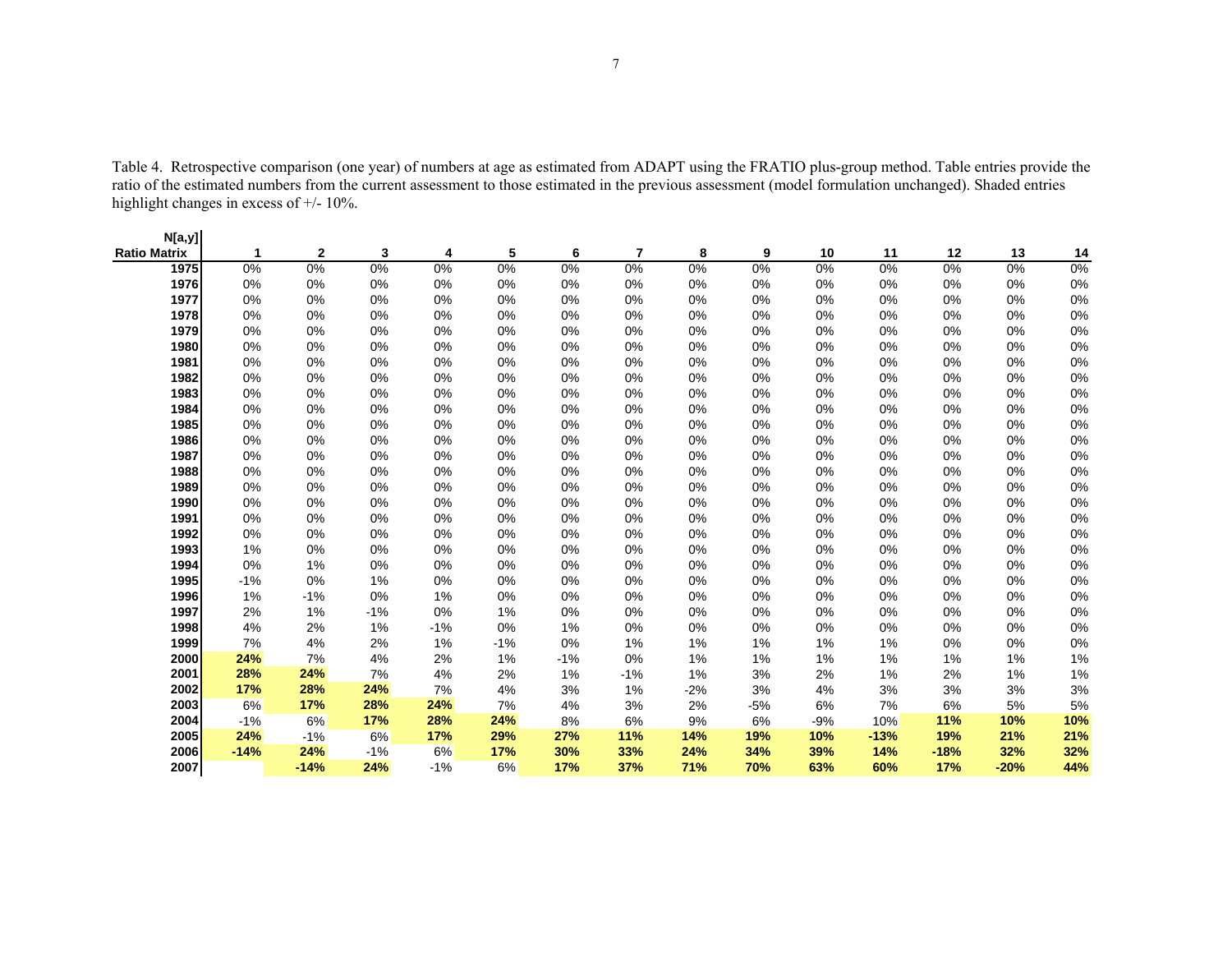

Figure 1. Comparison of ADAPT results using the FIRST and FRATIO plus-group options.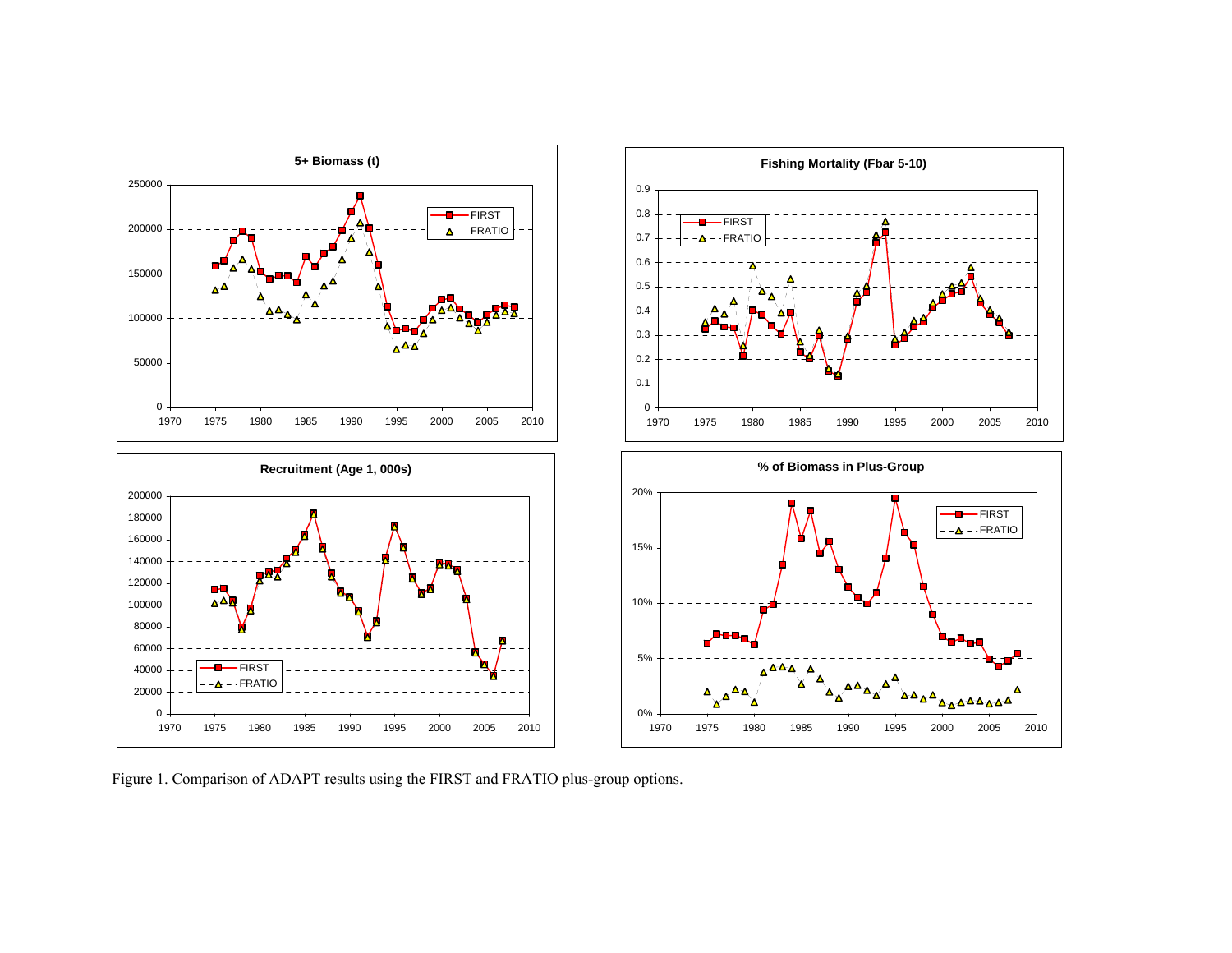

Figure 2. Comparison of residuals from ADAPT analyses using the FIRST (left column) and FRATIO (right column) plus-group options.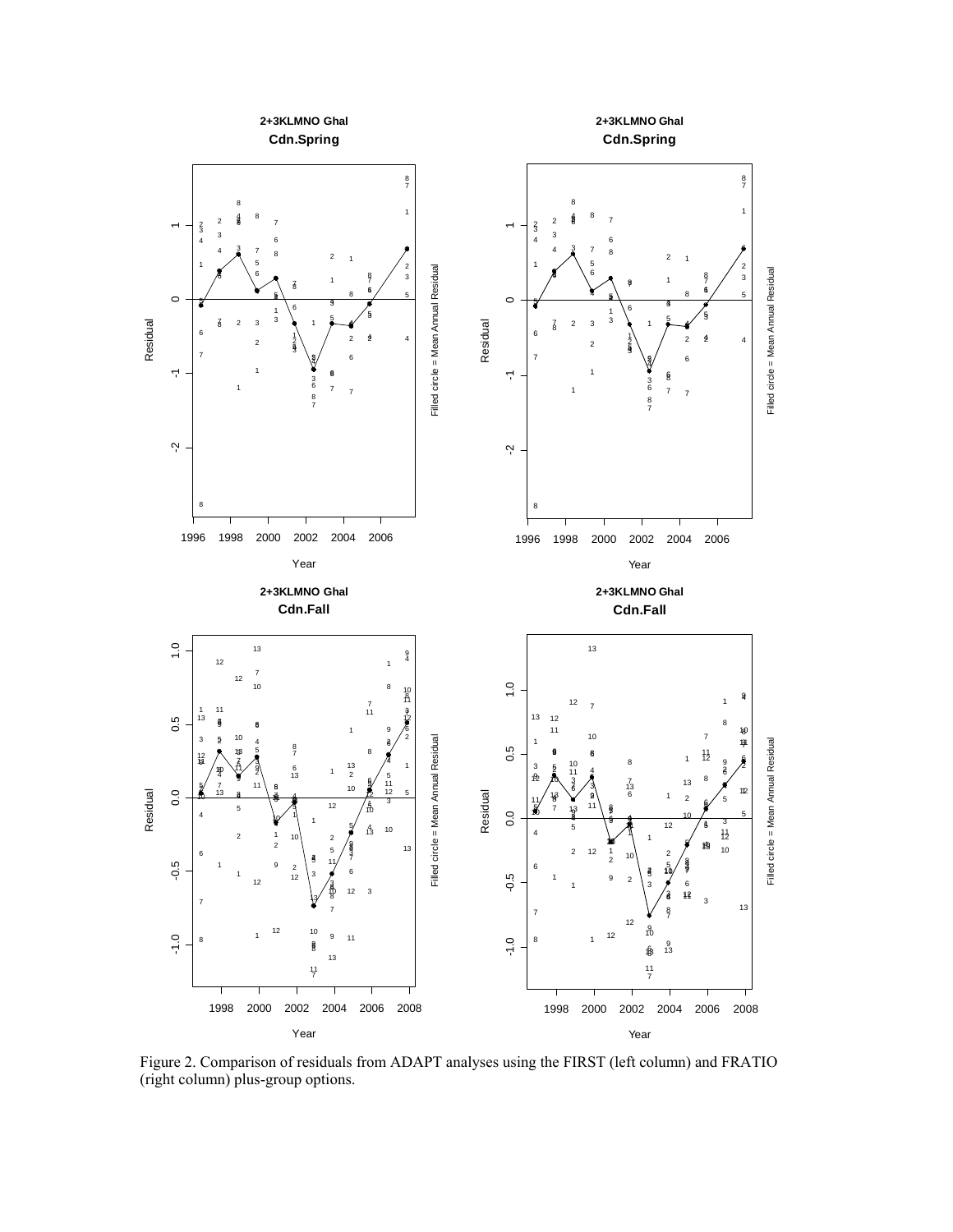

Figure 2 (cont.). Comparison of residuals from ADAPT analyses using the FIRST (left column) and FRATIO (right column) plus-group options.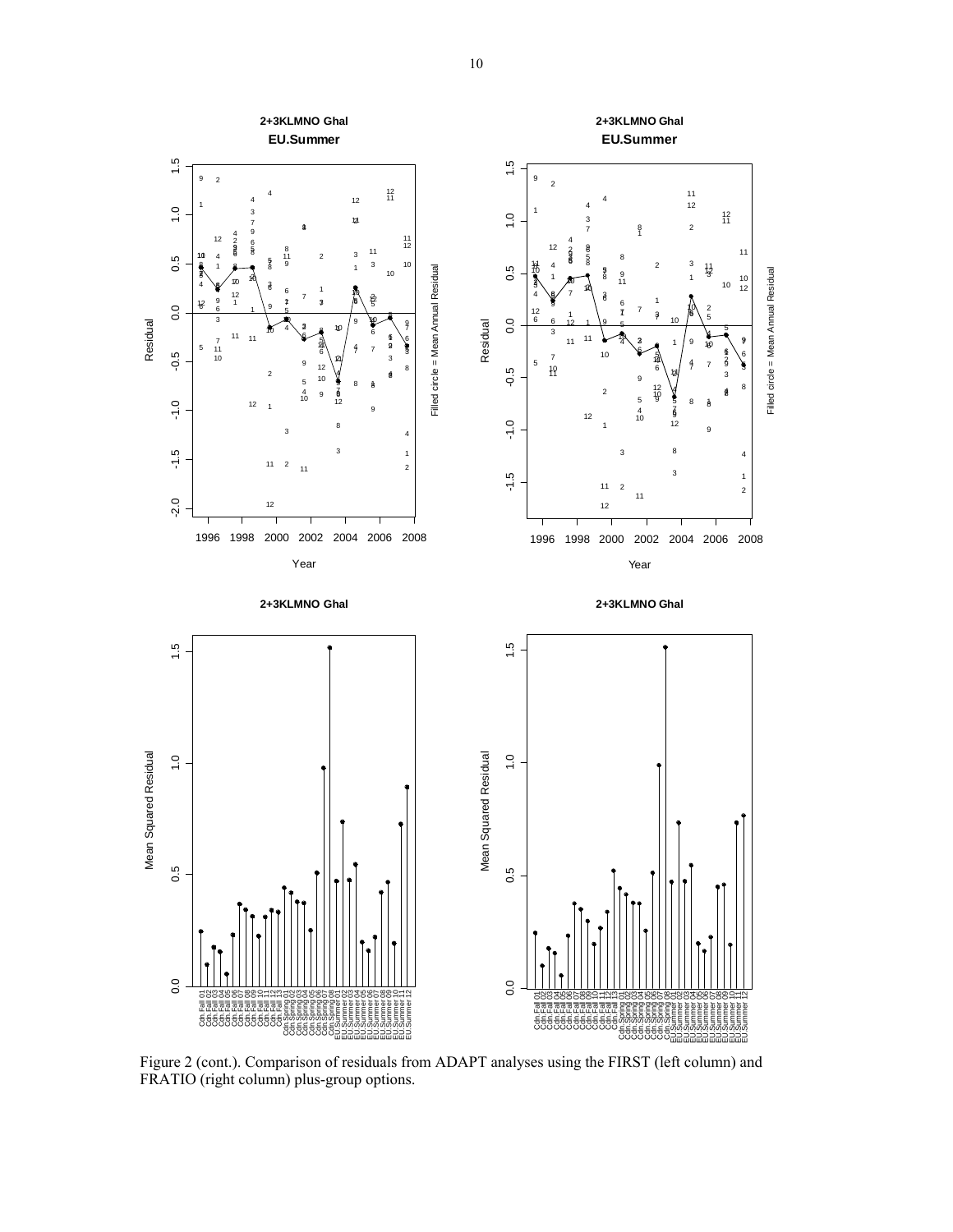

Figure 3. Comparison of catchability parameters from ADAPT analyses using the FIRST and FRATIO plus-group options. Panels A, B & C illustrate estimated catchability parameters from each analysis; panel D illustrates the percent relative difference in these estimates.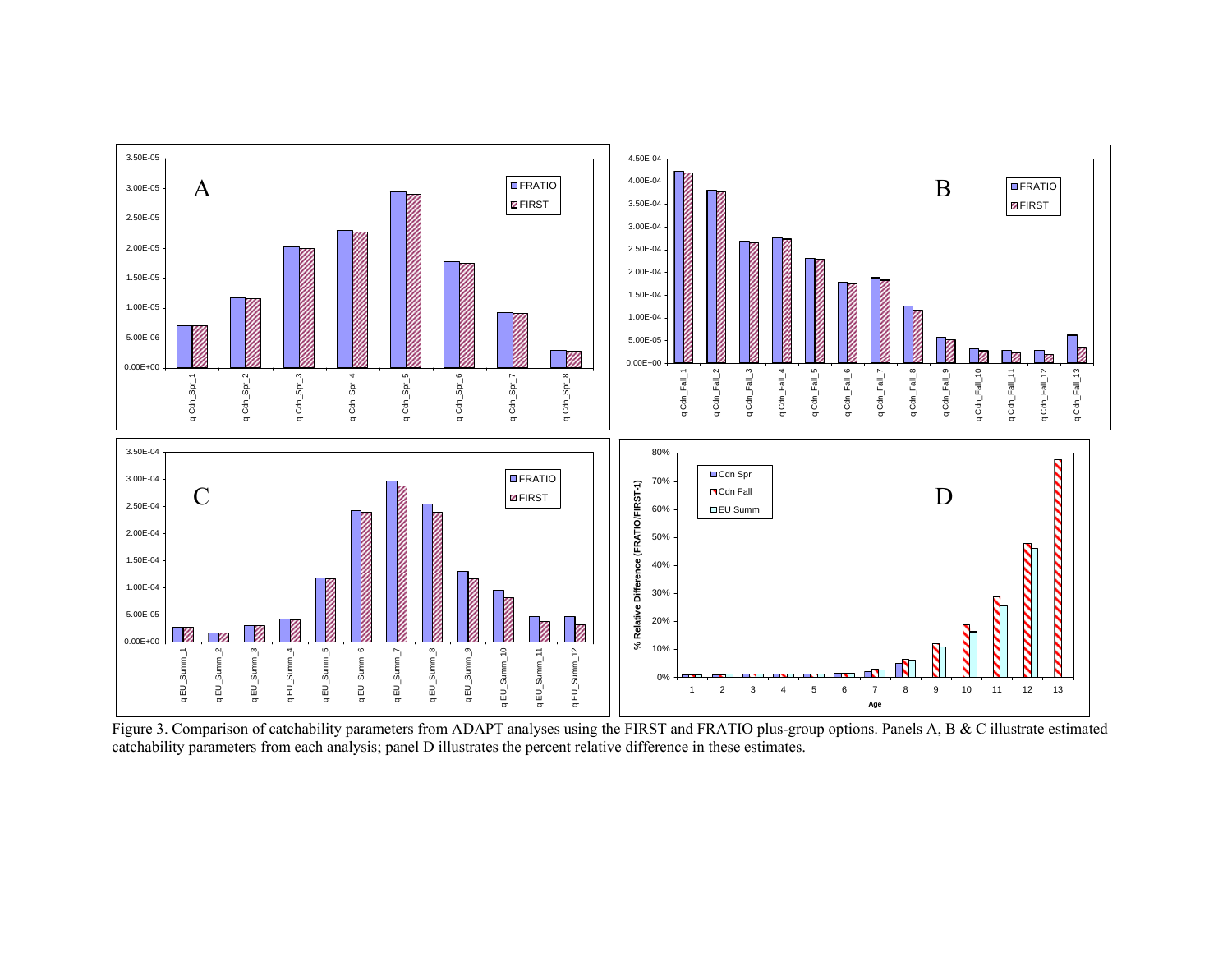

Figure 4a. Estimated selection over 2003-2007 from ADAPT analysis using the FIRST plus-group method.



Figure 4b. Estimated selection over 2003-2007 from ADAPT analysis using the FRATIO plus-group method.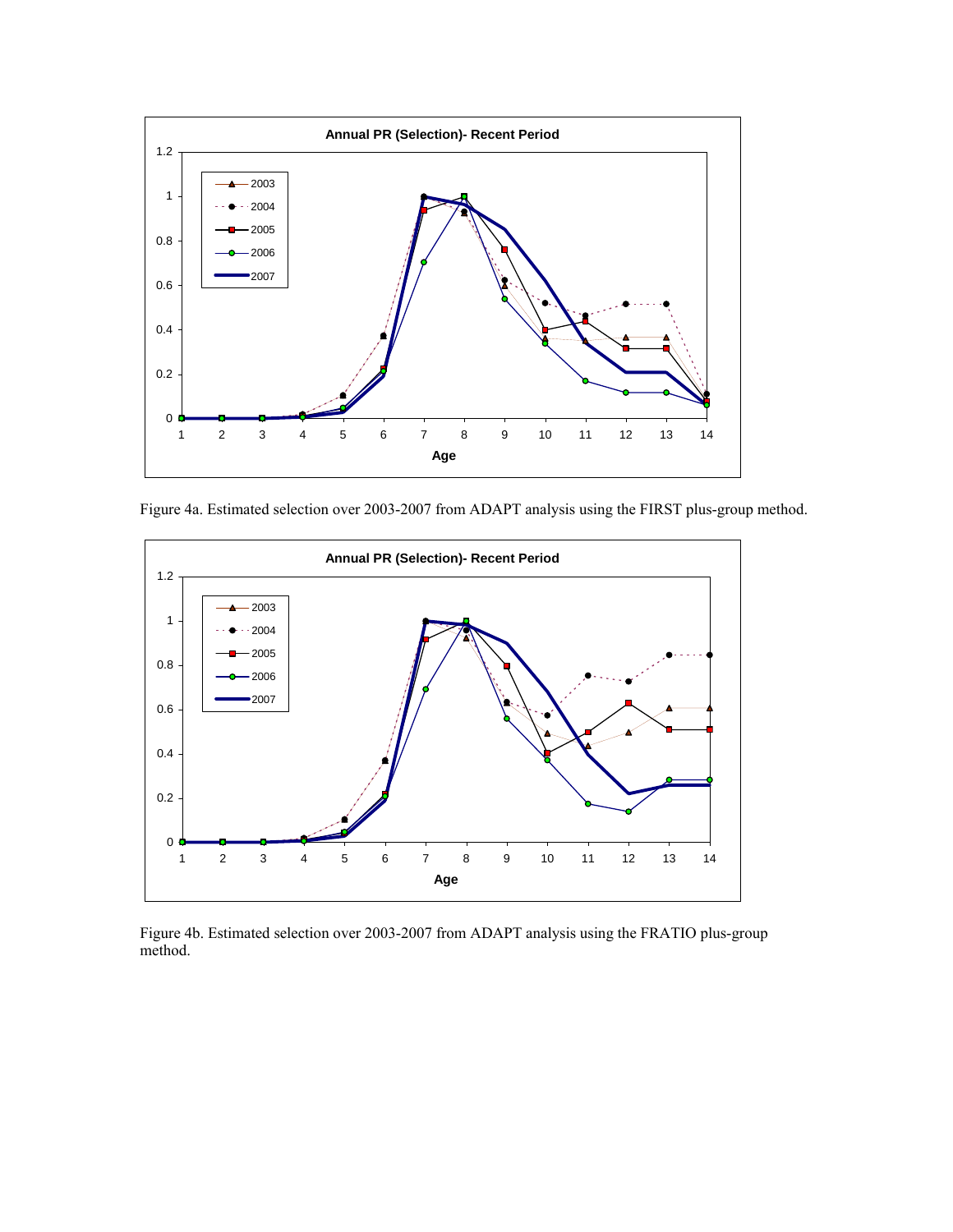

Figure 5. Three-year retrospective estimates of exploitable biomass, average fishing mortality and recruitment using the FIRST plus-group option. Text labels indicate the 2005 estimates of biomass and recruitment (2004 for average fishing mortality) from the "full assessment" and the earliest of the retrospective analyses.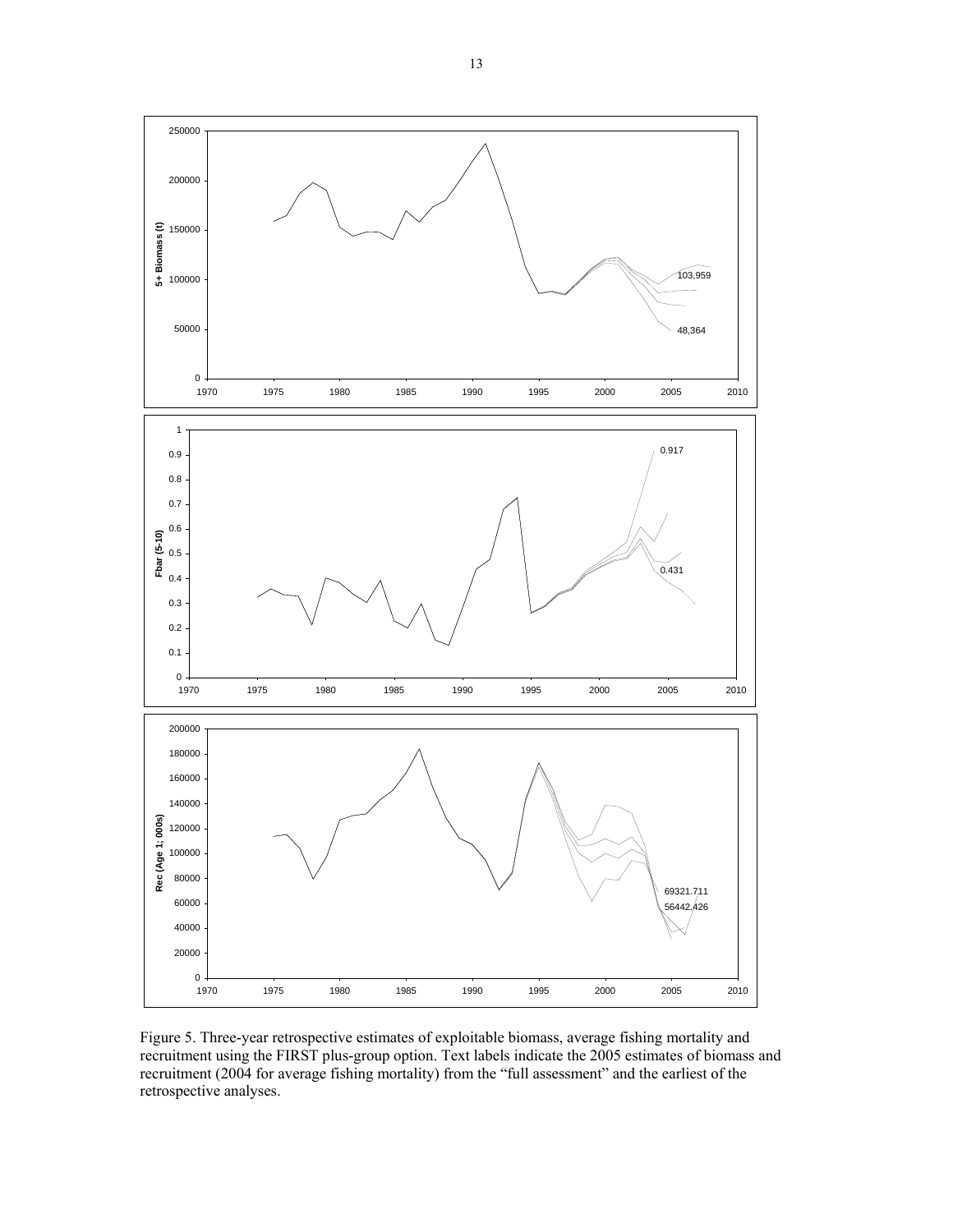

Figure 6. Three-year retrospective estimates of exploitable biomass, average fishing mortality and recruitment using the FRATIO plus-group option. Text labels indicate the 2005 estimates of biomass and recruitment (2004 for average fishing mortality) from the "full assessment" and the earliest of the retrospective analyses.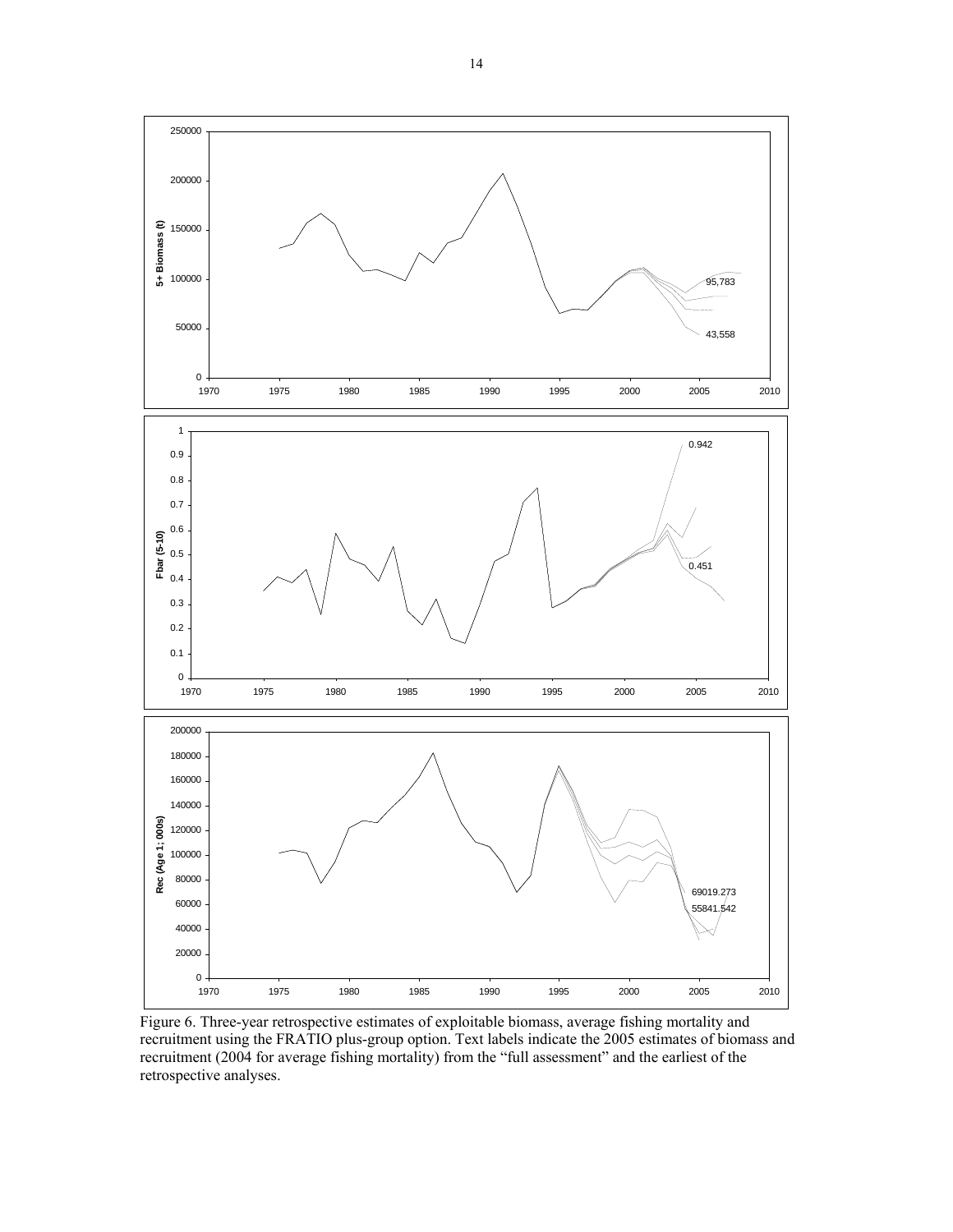

Figure 7. Comparison of ADAPT results for three values of the F-constraint multiplier assumed when using the FIRST plus-group option (refer to text for detail).